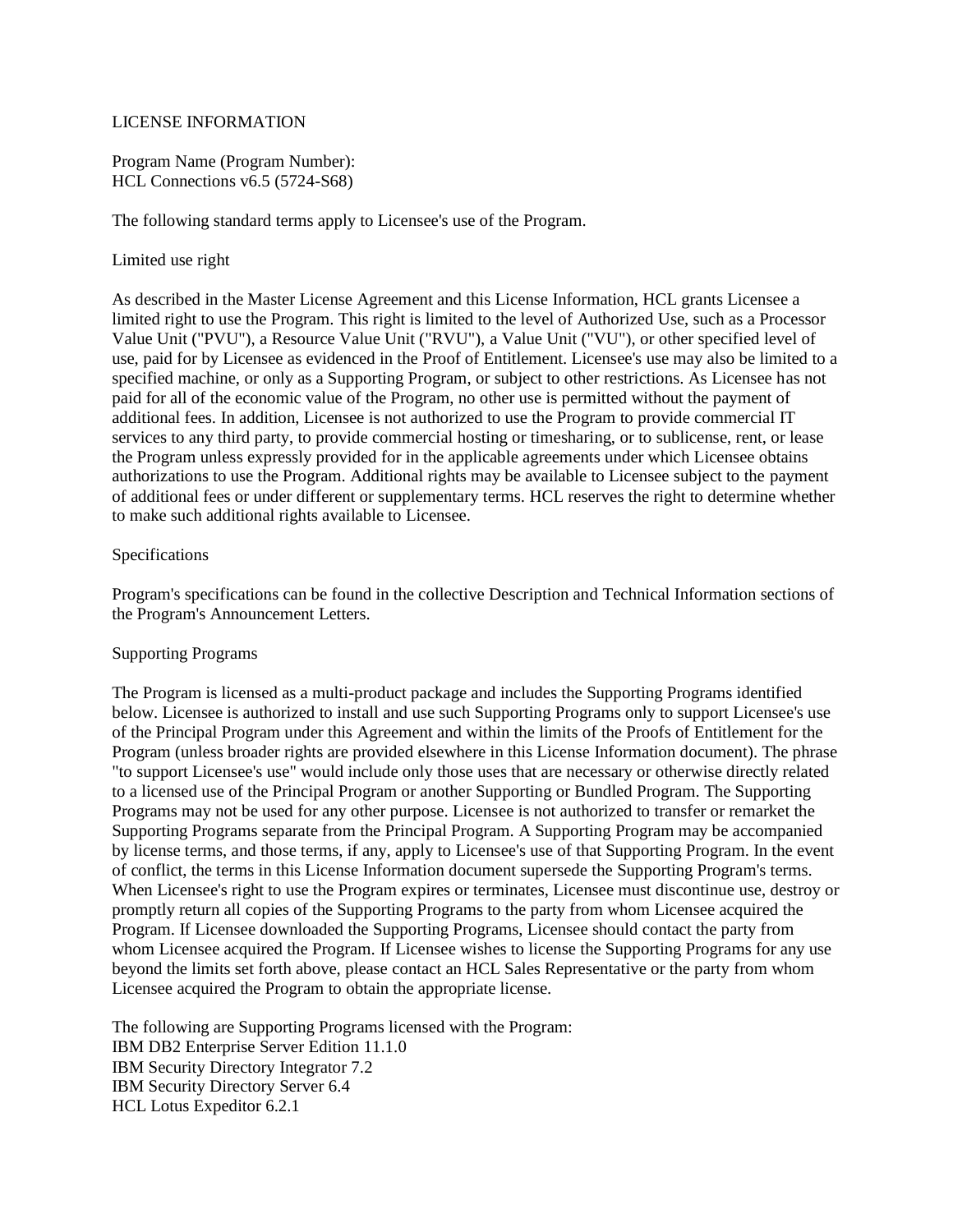IBM solidDB 7.0 IBM WebSphere Application Server Network Deployment 8.5.5 HCL Forms Experience Builder 8.6 HCL Connections Docs 2.0

Permitted Components

Notwithstanding any provision in the Agreement, Licensee is permitted to use only the following components or functions of the identified Bundled or Supporting Program: Community Surveys feature (of HCL Forms Experience Builder)

## Prohibited Components

Notwithstanding any provision in the Agreement, Licensee is not authorized to use any of the following components or functions of the Program: pureScale clustering technology (of IBM DB2 Enterprise Server Edition) SQL Replication (of IBM DB2 Enterprise Server Edition) IBM WebSphere MQ 8.0 (of IBM DB2 Enterprise Server Edition) IBM Tivoli Directory Server Proxy Server and White Pages application IBM WebSphere eXtreme Scale (of IBM WebSphere Application Server) Editor Application (of HCL Connections Docs) Editor Extension (of HCL Connections Docs) Editor Proxy (of HCL Connections Docs)

Components Not Used for Establishing Required Entitlements

When determining the number of entitlements required for Licensee's installation or use of the Program, the installation or use of the following Program components are not taken into consideration. In other words, Licensee may install and use the following Program components, under the license terms, but these components are not used to determine the number of entitlements required for the Program. External Users

#### Source Components and Sample Materials

The Program may include some components in source code form ("Source Components") and other materials identified as Sample Materials. Licensee may copy and modify Source Components and Sample Materials for internal use only provided such use is within the limits of the license rights under this Agreement, provided however that Licensee may not alter or delete any copyright information or notices contained in the Source Components or Sample Materials. HCL provides the Source Components and Sample Materials without obligation of support and "AS IS", WITH NO WARRANTY OF ANY KIND, EITHER EXPRESS OR IMPLIED, INCLUDING THE WARRANTY OF TITLE, NON-INFRINGEMENT OR NON-INTERFERENCE AND THE IMPLIED WARRANTIES AND CONDITIONS OF MERCHANTABILITY AND FITNESS FOR A PARTICULAR PURPOSE.

Terms for Oracle Outside In Technology

The Programs licensed under this Agreement include Outside In filtering and document viewing technology (the "Outside In Technology") supplied by Oracle USA, Inc. ("Oracle"). The term "Outside In Technology" includes any technology licensed to Oracle by its suppliers. As used in the Agreement, the term "HCL supplier" shall be deemed to include Oracle and its suppliers. In addition to the terms and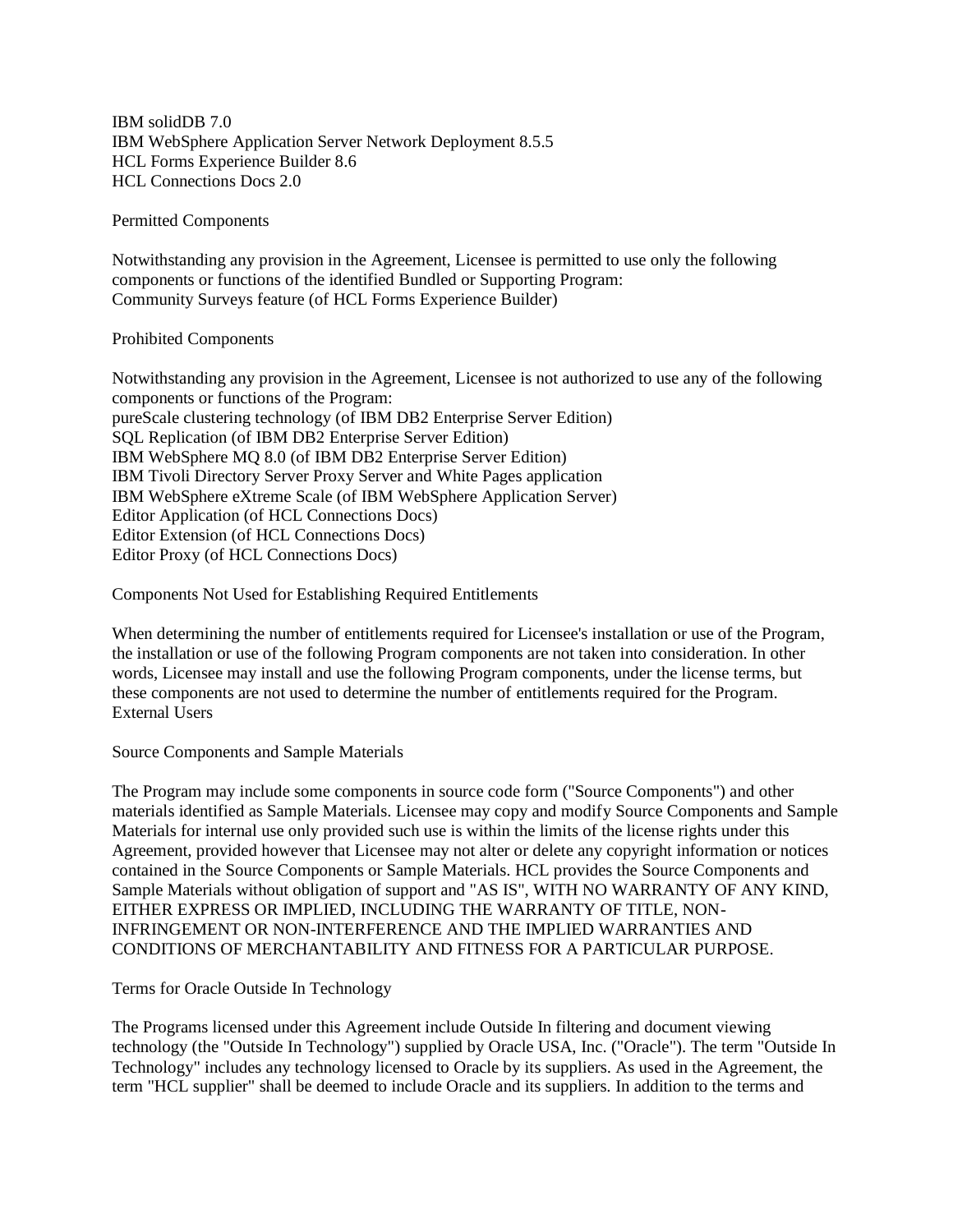conditions of this Agreement, as a condition of using the Outside In Technology, Licensee specifically agrees as follows:

(1) Oracle USA, Inc. is a third party beneficiary to this Agreement.

(2) Licensee may only transfer the Program by providing advance written notice to HCL and otherwise subject to the terms of this Agreement.

(3) Licensee may not publish the results of benchmark tests run on the Outside In Technology without prior written permission.

(4) HCL may inform HCL suppliers of compliance verification results relating to such HCL suppliers' components.

(5) To the extent allowed under applicable law, the Uniform Computer Information Transactions Act ("UCITA") does not apply.

## Prohibited Uses

Licensee may not use or authorize others to use the Program, alone or in combination with other services or products, in support of any of the following high risk activities: design, construction, control, or maintenance of nuclear facilities, mass transit systems, air traffic control systems, automotive control systems, weapons systems, or aircraft navigation or communications, or any other activity where program failure could give rise to a material threat of death or serious personal injury.

#### Export and Import Restrictions

This Program may contain cryptography. Transfer to, or use by, users of the Program may be prohibited or subject to export or import laws, regulations or policies, including those of the United States Export Administration Regulations. Licensee assumes all responsibility for complying with all applicable laws, regulations, and policies regarding the export, import, or use of this Program, including but not limited to, U.S. restrictions on exports or reexports. To obtain the export classification of this Program refer to: https://www.ibm.com/products/exporting/.

The following units of measure may apply to Licensee's use of the Program.

# Authorized User

Authorized User is a unit of measure by which the Program can be licensed. An Authorized User is a unique person who is given access to the Program. The Program may be installed on any number of computers or servers and each Authorized User may have simultaneous access to any number of instances of the Program at one time. Licensee must obtain separate, dedicated entitlements for each Authorized User given access to the Program in any manner directly or indirectly (for example: via a multiplexing program, device, or application server) through any means. An entitlement for an Authorized User is unique to that Authorized User and may not be shared, nor may it be reassigned other than for the permanent transfer of the Authorized User entitlement to another person.

In addition to the above, the following terms apply to Licensee's use of the Program.

Only Authorized Users may provide External Users access to the Program.